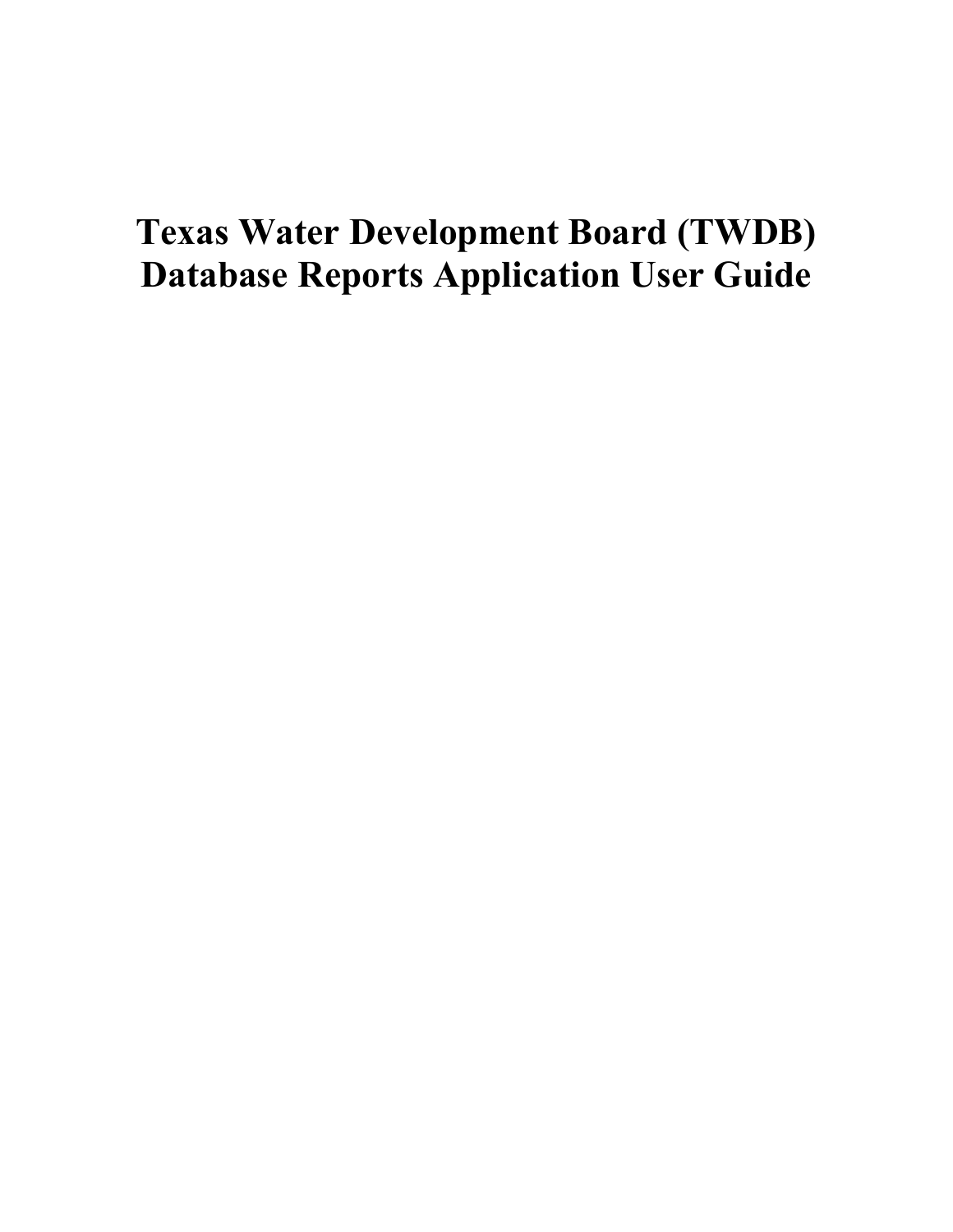# **Table of Contents**

- 1. [Introduction to the TWDB Database Reports Application](#page-1-0)
- 2. [Quick Start Diagram](#page-2-0)
- 3. [Home Page Features](#page-3-0)
	- 3.1 [Page Navigation](#page-3-1)
	- 3.2 [Report Information](#page-4-0)
	- 3.3 [Column Sorting](#page-4-1)
	- 3.4 [Page Filters](#page-4-2)
		- 3.4.1 [Global Filter](#page-4-3)
		- 3.4.2 [Column Filters](#page-5-0)
	- 3.5 [Reset Page](#page-6-0)
	- 3.6 [Tool Tips](#page-6-1)
	- 3.7 [Favorite Report Selection](#page-7-0)
	- 3.8 [Running a Report](#page-8-0)
- 4. [Report Pop-Up Window Functionality](#page-8-1)
	- 4.1 [Navigation](#page-9-0)
	- 4.2 [Refresh Report Data](#page-9-1)
	- 4.3 [Display Size](#page-10-0)
	- 4.4 [Return to Parent Report](#page-10-1)
	- 4.5 [Saving Report Data](#page-11-0)
	- 4.6 [Printing Report Data](#page-13-0)
	- 4.7 [Searching Report Data](#page-14-0)
	- 4.8 [Return to Report List](#page-14-1)

# <span id="page-1-0"></span>**1. Introduction to the TWDB Database Reports Application**

The Texas Water Development Board (TWDB) Database Report Application also known as the Secure Agency Reporting Application (SARA), can be used to explore available reports, run reports, and export report data using formats like PDF and Excel. To access the SARA Home page, either copy and paste the following URL web address into a browser or click on the blue linked text to load the page automatically [https://www3.twdb.texas.gov/apps/SARA/default.aspx.](https://www3.twdb.texas.gov/apps/SARA/default.aspx) A list of reports the user has access to will display.

The TWDB is using Okta which is an online application that provides single sign-on access to TWDB applications. Creating an Okta account and clicking on the SARA chiclet within that application will provide access to additional reports for select users and allows users to select and store their favorite reports. Copy and paste the following URL web address into a browser or click on the blue linked text to be taken to the TWDB Okta User Guide page which includes instructions on how to set up an Okta account and use it to access the SARA Home pag[e http://www.twdb.texas.gov/apps/okta-how](http://www.twdb.texas.gov/apps/okta-how-to/index.asp)[to/index.asp.](http://www.twdb.texas.gov/apps/okta-how-to/index.asp)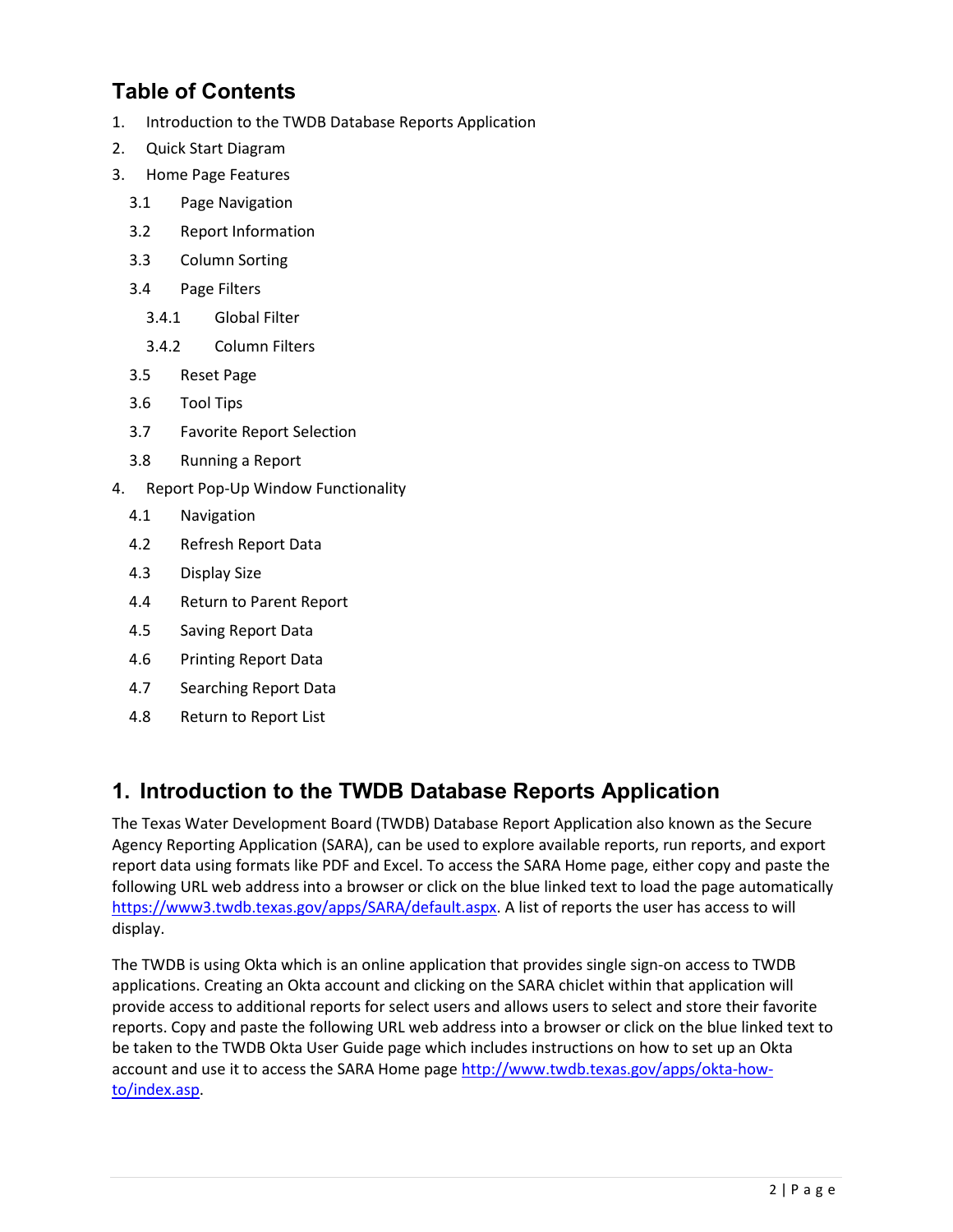# **2. Quick Start Diagram**

For more information on each of the features in the diagram below, click on the text inside the description boxes to be taken to that section in the user guide.

<span id="page-2-0"></span>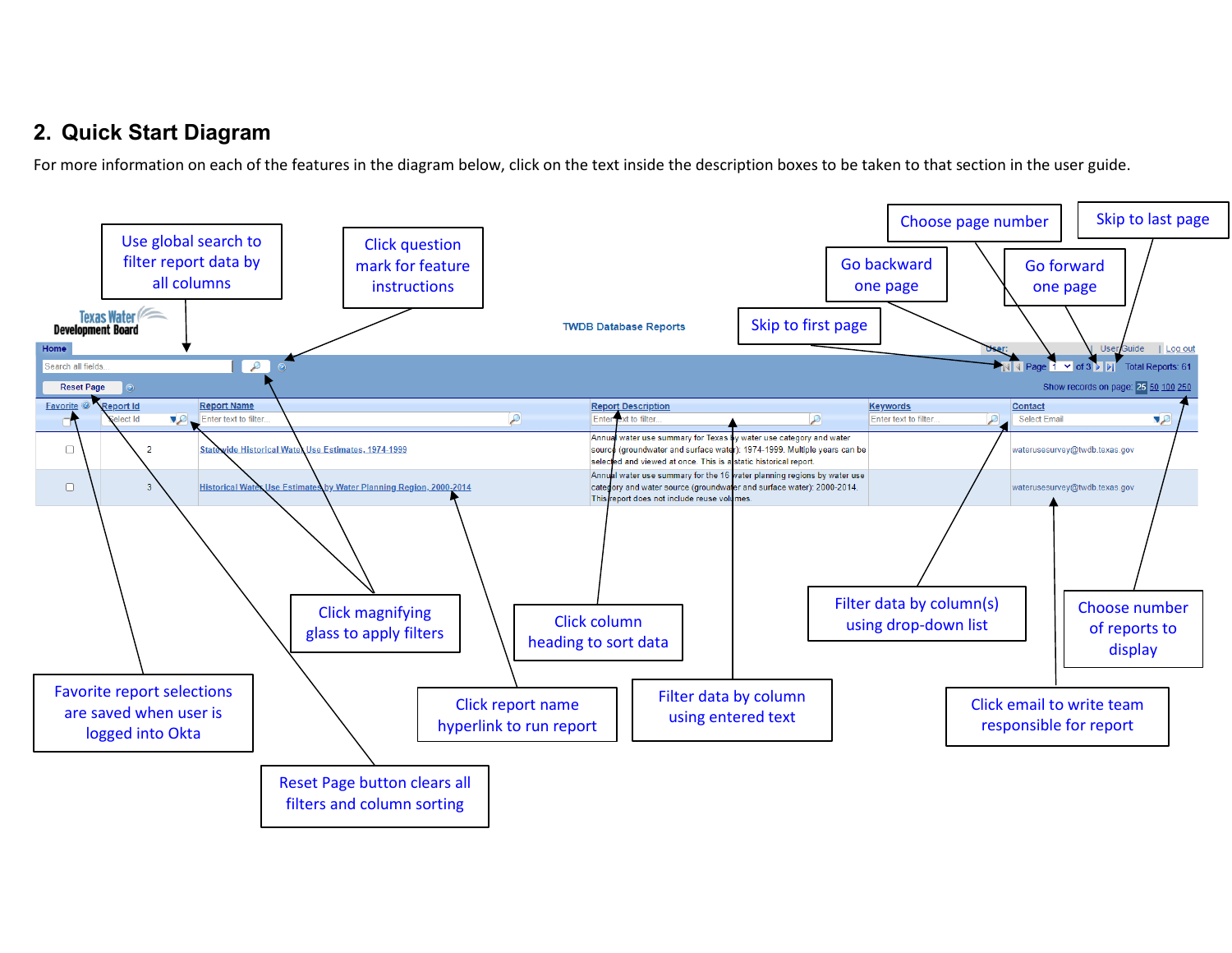# <span id="page-3-2"></span><span id="page-3-0"></span>**3. Home Page Features**

# <span id="page-3-1"></span>**3.1Page Navigation**

#### [Click here to return to quick start diagram](#page-2-0)

The total number of reports available is listed in the top right corner (Image 1). Arrow button navigation allows the user to move forward and backward through the report list page numbers. The inner arrow buttons will move through the pages one at a time and the outer arrow buttons take the user to the first and last pages of the report list (Image 2). Use the dropdown to select a specific page number (Image 3). Select the numbers 25, 50, 100, or 250 to increase or decrease the number of records displayed on each report list page (Image 4).

*Image 1* 



*Image 2* 



*Image 3* 

|  | $\sqrt{ \mathbb{A}  \cdot  \mathbb{A} }$ Page $\sqrt{ \mathbb{A}  \cdot  \mathbb{A} }$ Total Reports: 30 |
|--|----------------------------------------------------------------------------------------------------------|
|  |                                                                                                          |
|  | t <mark>:</mark> cords on page: 25 50 100 250                                                            |
|  |                                                                                                          |

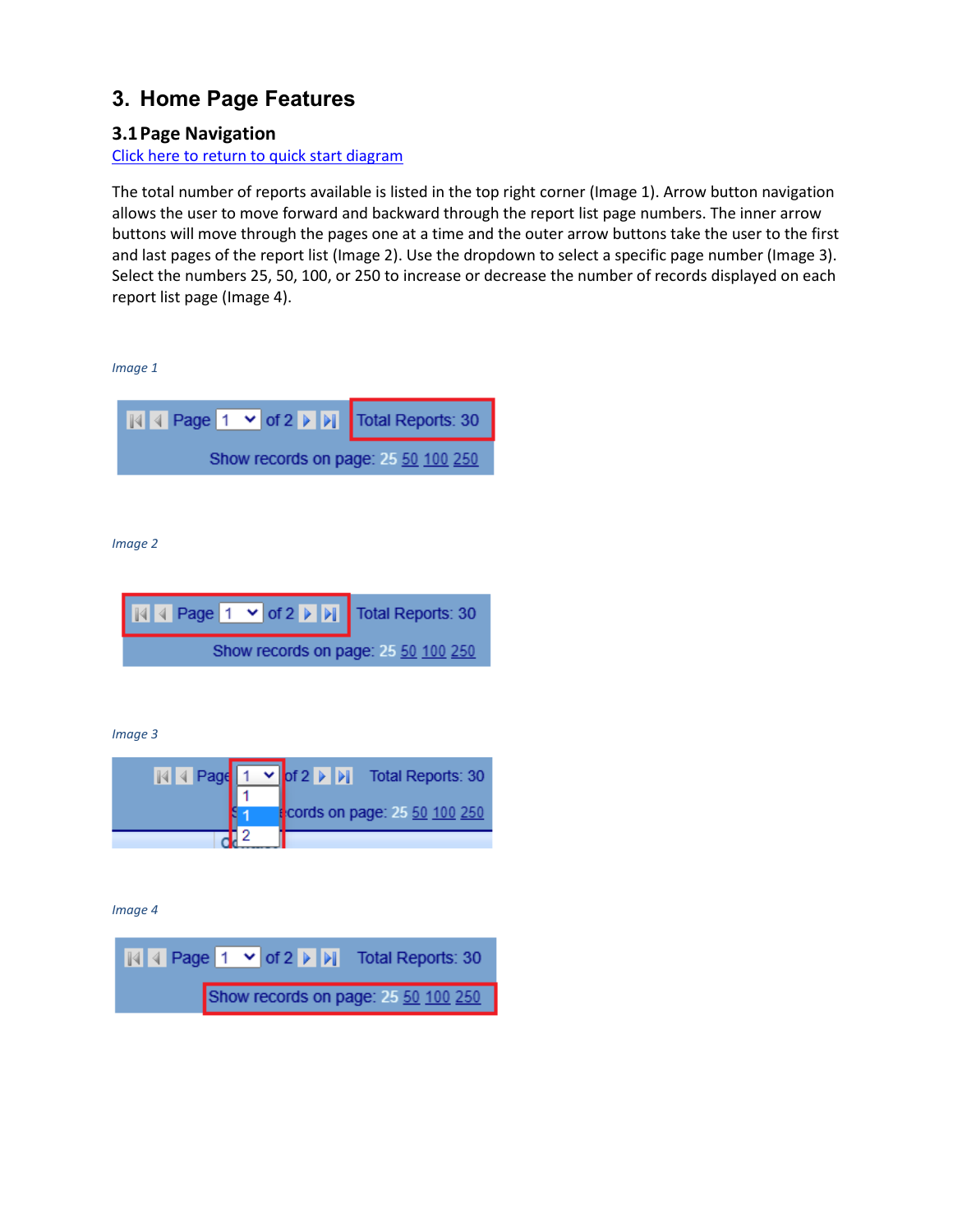# <span id="page-4-6"></span><span id="page-4-5"></span><span id="page-4-0"></span>**3.2Report Information**

[Click here to return to quick start diagram](#page-2-0)

Each report record will have the following information associated with it represented as columns in the TWDB Database Reports application table.

- **Report Id** Unique numeric identification value associated with each report.
- **Report Name** Unique name assigned to each report.
- **Report Description** A description of the information provided in the report.
- **Keywords** Additional words or phrases selected for each report that help describe it.
- **Contact** The contact email of the TWDB team that manages the report.

#### <span id="page-4-1"></span>**3.3Column Sorting**

#### [Click here to return to quick start diagram](#page-2-0)

Table columns can be sorted individually by clicking on the underlined column heading. Clicking the column heading once will sort the report records by the column's data in descending order (Image 5). Clicking the column heading a second time will sort the report records by the column's data in ascending order. Once a column heading is clicked, a red triangle will display to the right of the column heading pointing upwards for ascending order and downwards for descending order.

#### <span id="page-4-7"></span><span id="page-4-4"></span>*Image 5*

| Report Id | <b>Report Name</b>                           |  |
|-----------|----------------------------------------------|--|
| Select Id | Enter text to filter                         |  |
|           | 2022 SWP Population Projections by<br>Region |  |

# <span id="page-4-2"></span>**3.4Page Filters**

#### <span id="page-4-3"></span>**3.4.1 Global Filter**

#### [Click here to return to quick start diagram](#page-2-0)

To search all columns by a word or segment of text, type in the global search box initially containing the description "Search all fields…"and click either the magnifying glass to the right of the text box (Image 6) or use the Enter button on the keyboard. Searches can contain a whole word or partial text which can include numbers and special characters. Once the report list is filtered by the global search feature, click the Reset Page button below the global search box or the red 'X' button to the right of the text box to clear the filter (Image 7). The global filter works independently of the column filters discussed in Section 3.4.2. The global filter will be removed once column filters are applied.

| Search all fields      |  |
|------------------------|--|
| <b>Reset Page</b><br>? |  |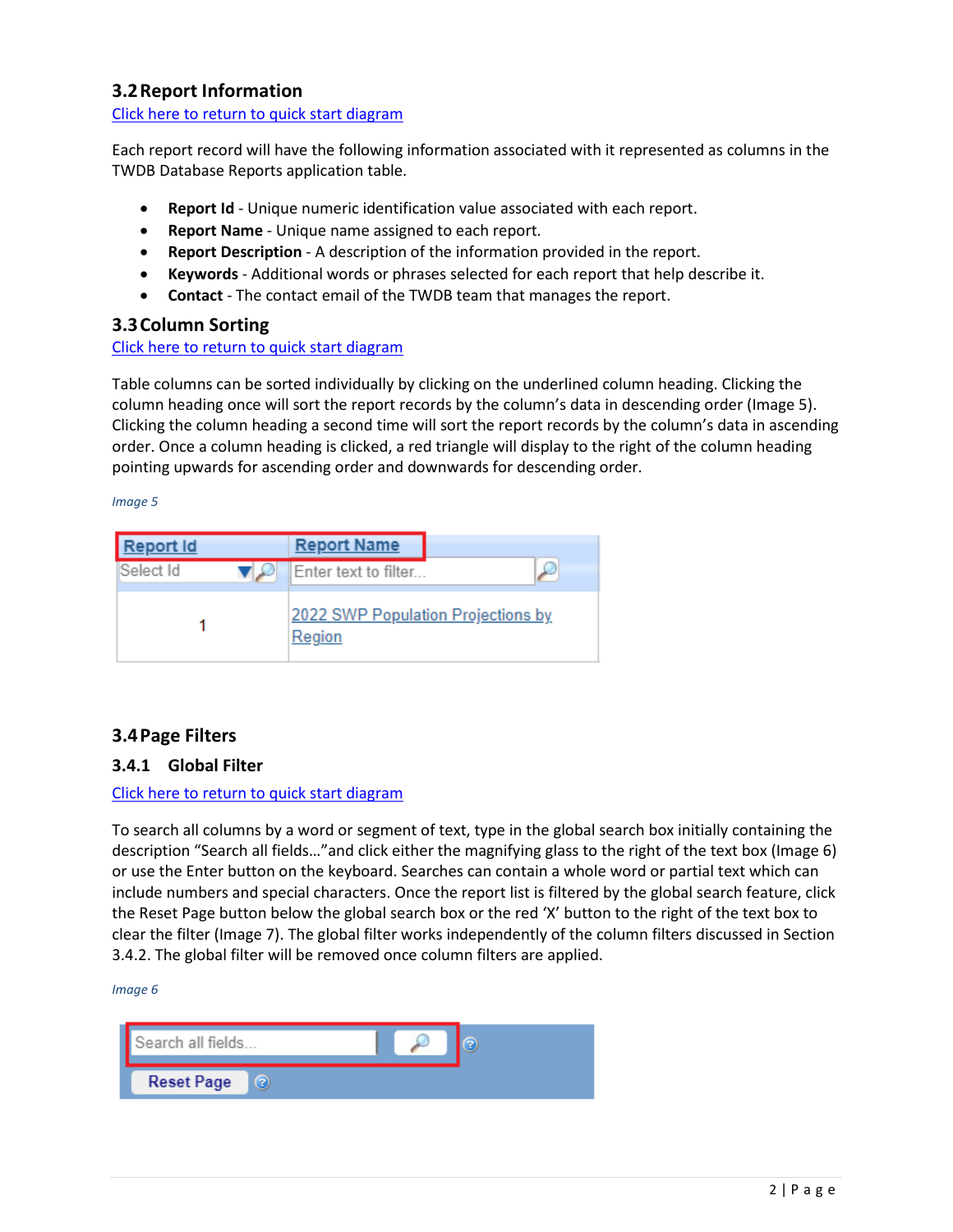<span id="page-5-1"></span>*Image 7* 



#### <span id="page-5-0"></span>**3.4.2 Column Filters**

#### [Click here to return to quick start diagram](#page-2-0)

To search a report list column by a selection, word, or segment of text, type in the box below the column heading initially containing the description "Enter text to filter…" or select from preset lists using the Report Id or Contact columns. Click the magnifying glass to the right of the text box to apply the filter (Image 8). The Enter button can be used to filter on typed text but will not work for preset list selections. The report list can be filtered by more than one column. After filtering one column, the next columns filtered will be limited by the results of previous filters set. When a column is filtered, a red 'X' will display next to it indicating that a filter has been applied (Image 9). Clicking on the 'X' will remove the filter from a specific column while still allowing the data to be filtered by other columns. The report list will display based upon the remaining filters set. Column filters will be removed when the global filter is applied.

*Image 8* 

| Report Id  | <b>Report Name</b>                                                       |
|------------|--------------------------------------------------------------------------|
| 2 selected | ρ<br>Enter text to filter                                                |
|            | 2022 SWP Population Projections by Region                                |
|            | (Internal-Only Use) Historical Water Use by Year & River<br><b>Basin</b> |

| <b>Report Id</b> | <b>Report Name</b>                           |
|------------------|----------------------------------------------|
| ▼ ※              | pop                                          |
|                  | 2022 SWP Population Projections by<br>Region |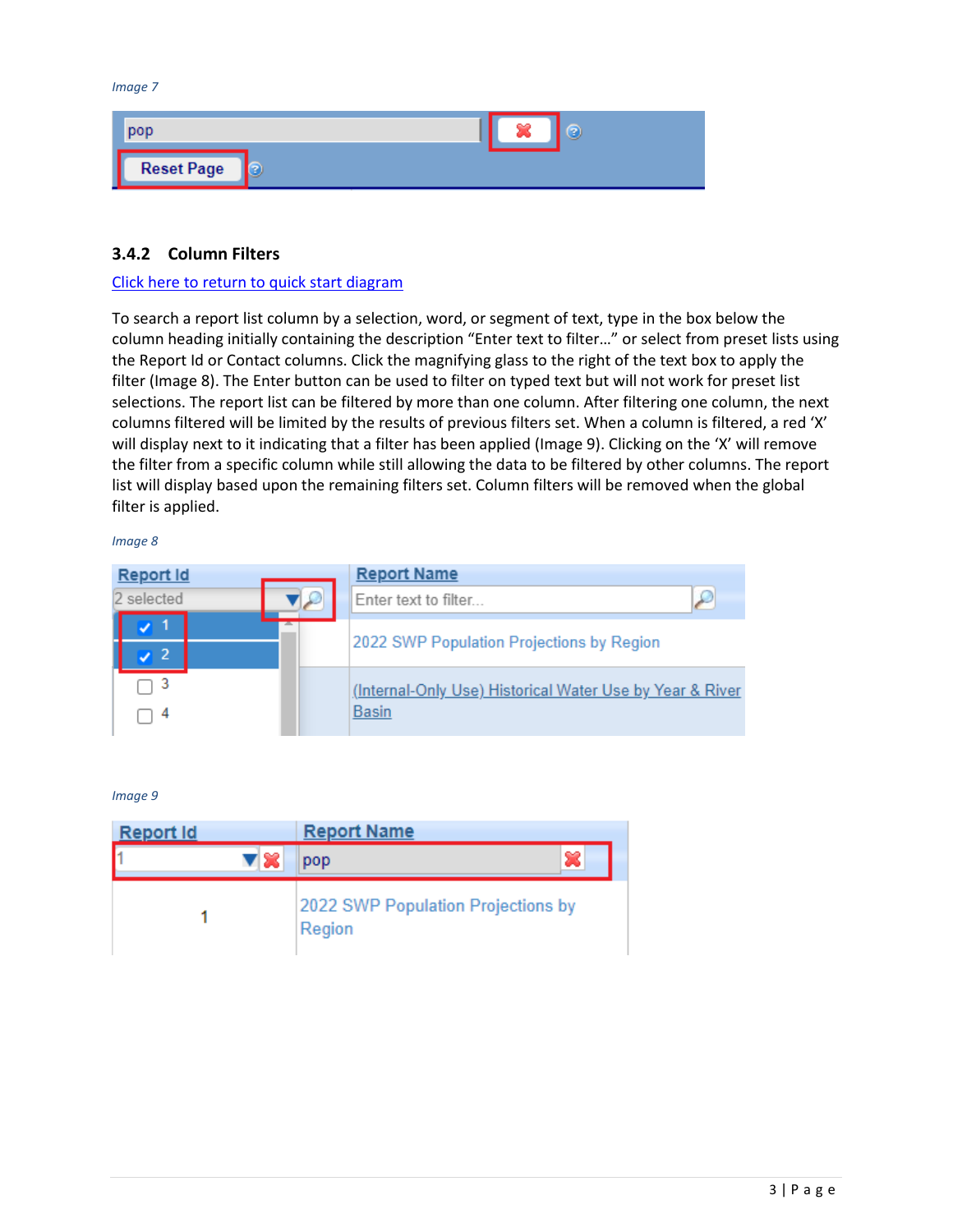# <span id="page-6-3"></span><span id="page-6-0"></span>**3.5Reset Page**

[Click here to return to quick start diagram](#page-2-0)

<span id="page-6-2"></span>Clicking the Reset Page button will clear all filters and reset columns to their original sort order (Image 10).

#### *Image 10*

| Home                   |                           |   |
|------------------------|---------------------------|---|
| Search all fields      |                           | ⊚ |
| <b>Reset Page</b><br>Ð |                           |   |
| <b>Report Id</b>       | <b>Report Name</b>        |   |
| Select Id              | Enter text to filter<br>W |   |

#### <span id="page-6-1"></span>**3.6Tool Tips**

[Click here to return to quick start diagram](#page-2-0)

Click on the small question marks enclosed by a circle to display instructions about the feature located next to the question mark (Image 11). Click the red 'X' in the dark blue dialog box to close the tool tip (Image 12).

*Image 11* 

| Home                   |                      |
|------------------------|----------------------|
| Search all fields      | $\sim$<br>$\odot$    |
| <b>Reset Page</b><br>⊚ |                      |
| Report Id              | <b>Report Name</b>   |
| Select Id              | Enter text to filter |

| <b>Home</b>                   |                                                                                                          |
|-------------------------------|----------------------------------------------------------------------------------------------------------|
| Search all fields             | ⊚                                                                                                        |
| <b>Reset Page</b>             | ☺                                                                                                        |
| <b>Report Id</b><br>Select Id | <b>Report Name</b><br><b>Xicking the Reset Page button</b><br>will clear all set filters and return list |
|                               | to the default sort order.<br><b>Projections by Region</b>                                               |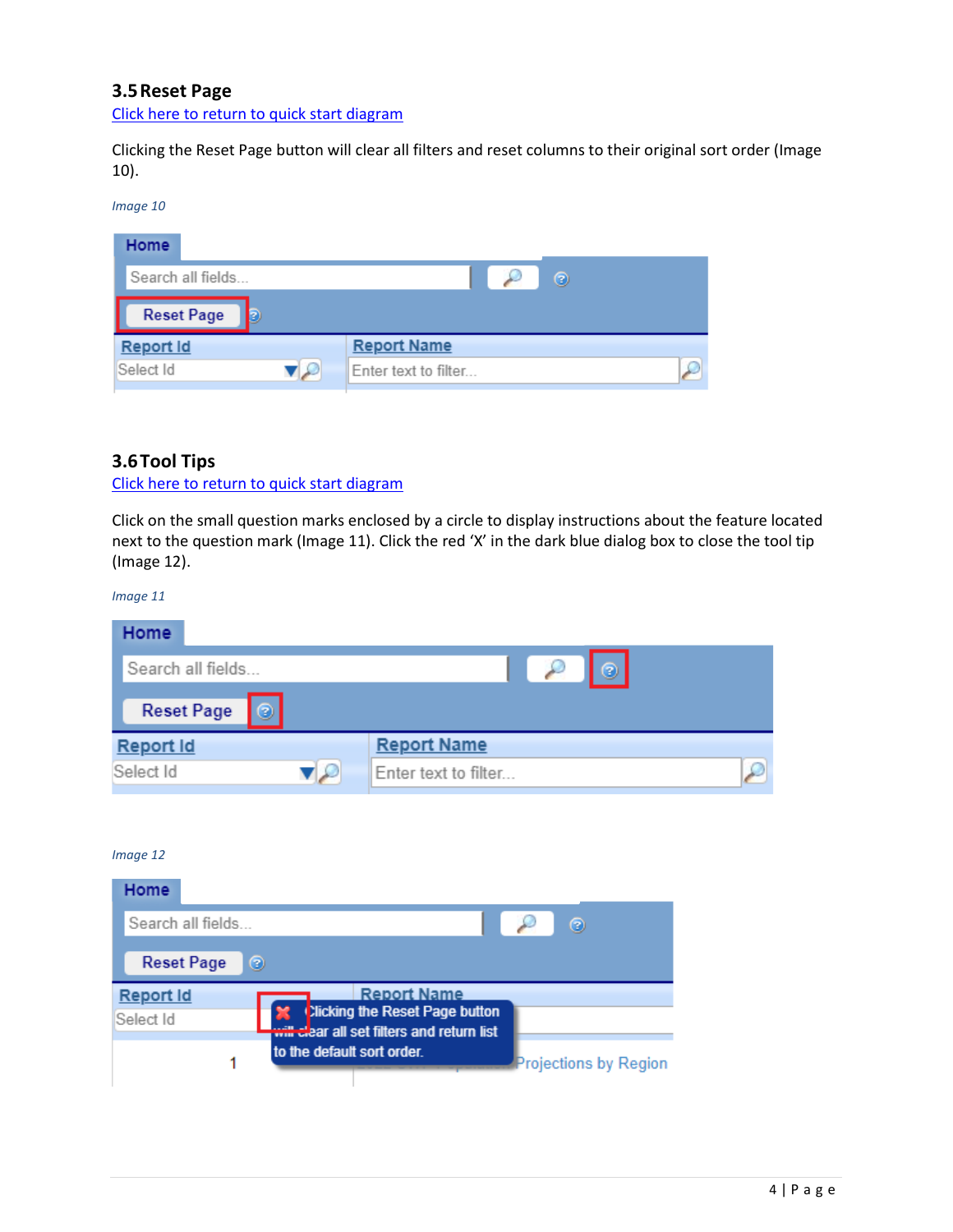## <span id="page-7-1"></span><span id="page-7-0"></span>**3.7Favorite Report Selection**

[Click here to return to quick start diagram](#page-2-0)

When a SARA user is logged into the application through Okta, the column labeled "Favorite" can be used to select reports that the user wants to filter on or sort to the top of the list (Image 13). Report selections in the "Favorite" column are stored with the SARA user's account and will remain checked until the user unchecks them. To remove a report from the favorite list, uncheck the checkbox next to the report.

| avorite <sup>o</sup> | <b>Report Id</b>        | <b>Report Name</b>                                   |
|----------------------|-------------------------|------------------------------------------------------|
|                      | $\sqrt{2}$<br>Select Id | Enter text to filter.                                |
|                      | 36                      | 2022 SWP Population Projections by Region and County |
|                      | 37                      | 2022 SWP Population Projections - Select by County   |
| ☑                    | 38                      | 2022 SWP Population Projections by WUG               |
| ø                    | 39                      | 2022 SWP Population Projections - Select by WUG      |
|                      | 40                      | 2022 SWP Population Projections by County            |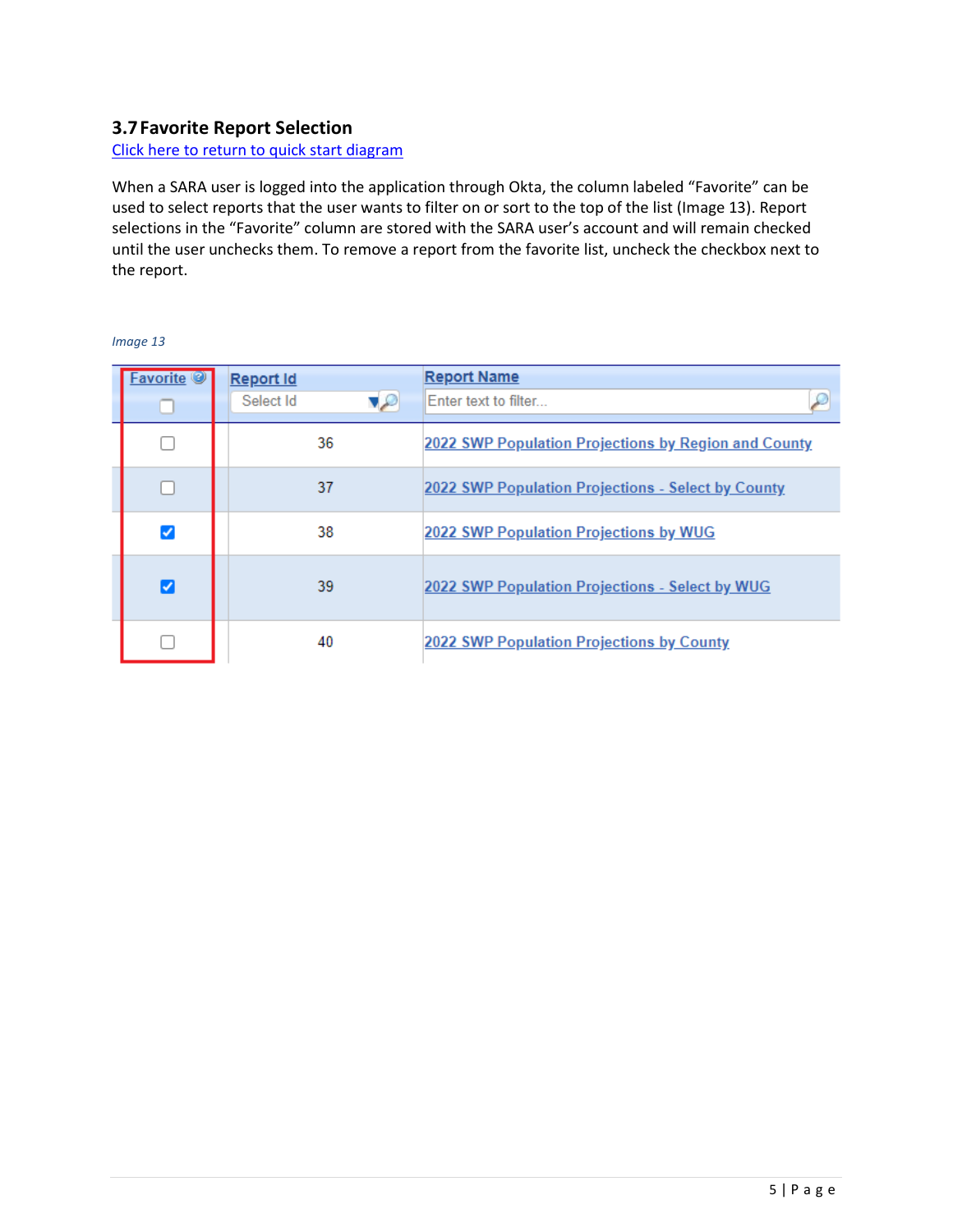# <span id="page-8-2"></span><span id="page-8-0"></span>**3.8Running a Report**

[Click here to return to quick start diagram](#page-2-0)

Click on a report name to run a report (Image 14). This will load the report in a separate internet browser tab. For each report name link that is clicked on, a new tab will open with that report's information. Information provided in the report description column related to the report selected should note if a report is designed for a specific format like Microsoft Excel.

*Image 14* 

| Report Id |    | <b>Report Name</b>                        |  |
|-----------|----|-------------------------------------------|--|
| Select Id | VW | Enter text to filter                      |  |
|           |    | 2022 SWP Population Projections by Region |  |

# <span id="page-8-1"></span>**4. Report Pop-Up Window Functionality**

[Click here to return to quick start diagram](#page-2-0)

When a report name is clicked, the report will load in a separate browser tab with its own page functions to assist with navigation, printing, and saving the report data. Internet browser settings may need to be adjusted to allow pop-up windows to load. Once the report loads, follow prompts within the report to display data when a parameter is required. For example, Image 15 shows a report that has a year parameter that must be selected before the user can click the View Report button. Some TWDB database reports will require one or more parameters while others will not require a parameter and will load the data automatically.

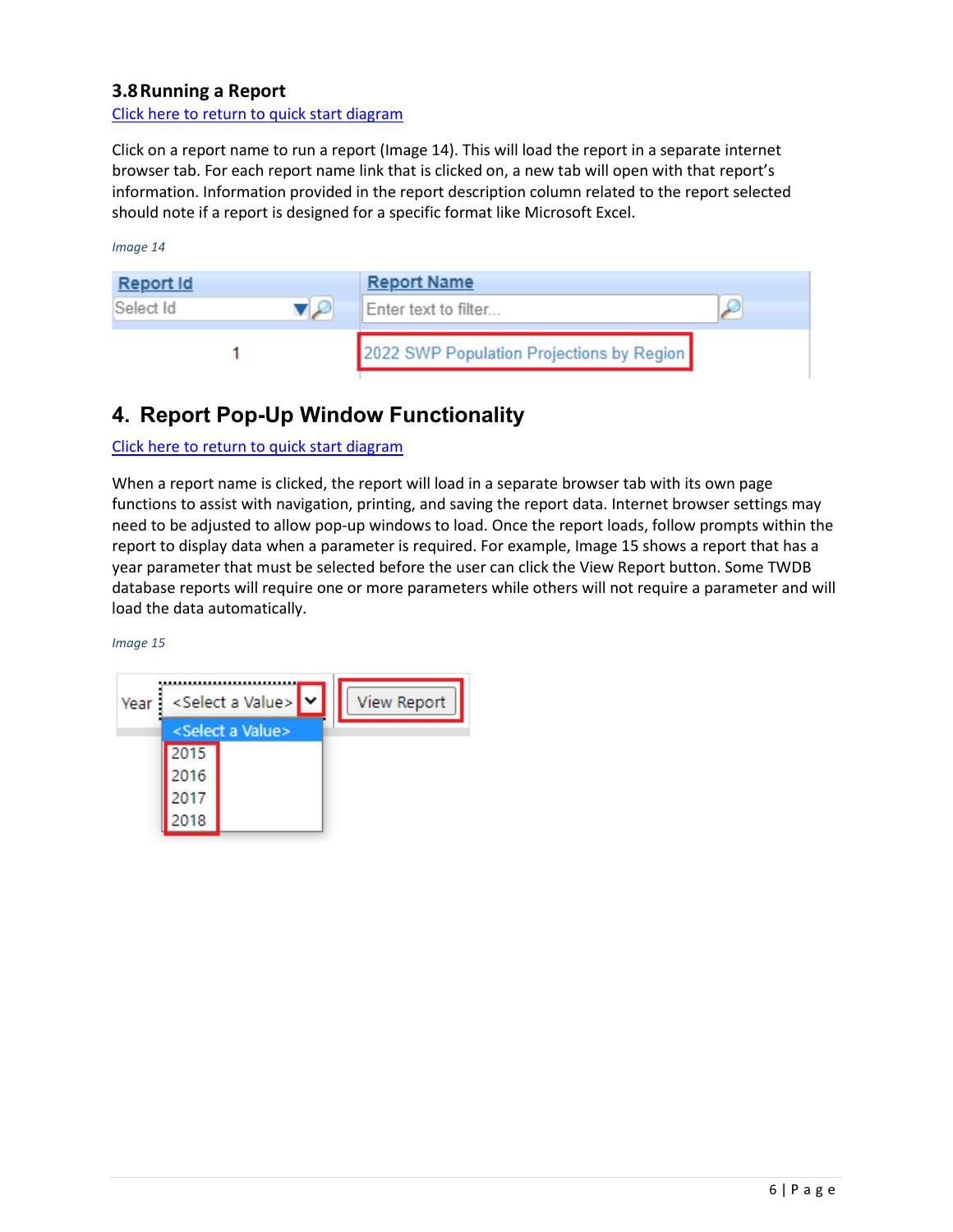## <span id="page-9-0"></span>**4.1Navigation**

[Click here to return to quick start diagram](#page-2-0)

Page navigation arrows allow forwards and backwards movement through the report data pages. The inner arrow buttons will move through the pages one at a time and the outer arrow buttons take the user to the first or last page of the report (Image 16). A specific page can also be selected (Image 17).



## <span id="page-9-1"></span>**4.2Refresh Report Data**

[Click here to return to quick start diagram](#page-2-0)

A circular arrow button will refresh the report's data and display current data from the database (Image 18).

|  |  |  |  |  |  |  |  |  |  | $ \mathcal{A}  \leq (1 - \inf 1 > 1) \sqrt{ \mathcal{C} } \cdot  \mathcal{C}  \cdot \sqrt{100\%} \cdot \sqrt{ \mathcal{C} } \cdot  \mathcal{C} $ |  |
|--|--|--|--|--|--|--|--|--|--|--------------------------------------------------------------------------------------------------------------------------------------------------|--|
|--|--|--|--|--|--|--|--|--|--|--------------------------------------------------------------------------------------------------------------------------------------------------|--|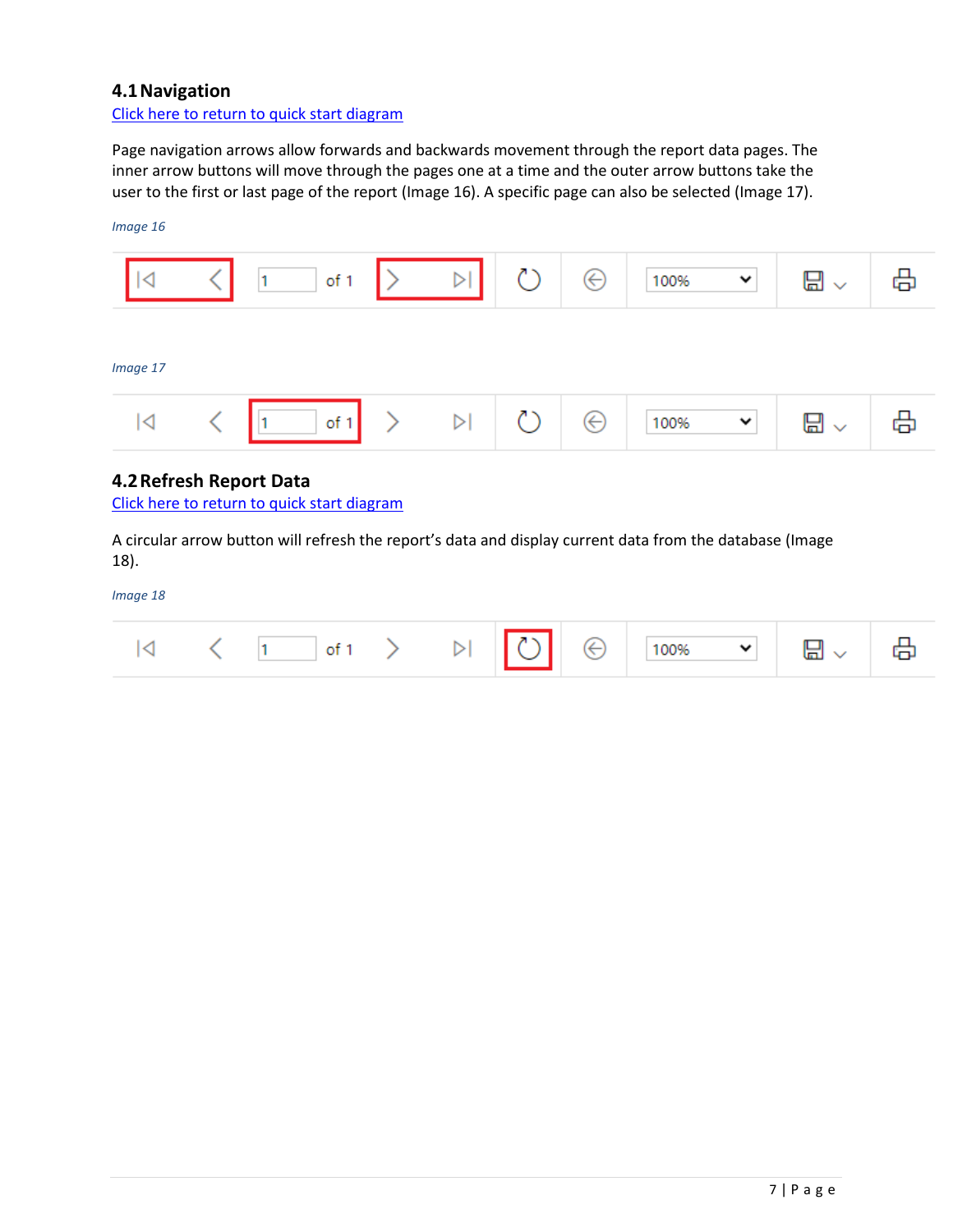## <span id="page-10-0"></span>**4.3Display Size**

[Click here to return to quick start diagram](#page-2-0)

A drop-down list which defaults to '100%' can be used to increase or decrease the size of the report's display (Image 19). Selecting a higher percentage will increase the image size and selecting a smaller percentage will decrease the image size. There are also options to set image to 'Whole Page' or 'Page Width'.

#### *Image 19*

| ∣⊲                                                                    | of 1          | ▷         | $(\Leftarrow)$ |  | 100%<br>v<br>Page Width    | ⊞ ▽        | 咼             |
|-----------------------------------------------------------------------|---------------|-----------|----------------|--|----------------------------|------------|---------------|
| 2021 Regional Water Plan - Population 500%<br>State, Region, and Coun |               |           |                |  | Whole Page<br>200%<br>150% |            | for 2020-2070 |
| <b>Region</b>                                                         | <b>County</b> | 2020      | 2030           |  | 100%                       | 2 150      | 2060          |
| <b>E</b> Region A Total                                               |               | 418,345   | 460,448        |  | 75%                        | 545,895    | 590,781       |
| <b>E</b> Region B Total                                               |               | 206,307   | 213,930        |  | 50%                        | 222,760    | 226,142       |
| 田 Region C Total                                                      |               | 7,637,764 | 8,857,957      |  | 25%<br>10%                 | 11,533,432 | 13,051,603    |
| <b>⊞Region D Total</b>                                                |               | 831,469   | 907,531        |  | <b>200.037</b>             | 1.089,197  | 1,211,979     |
| <b>Exergion E Total</b>                                               |               | 954,035   | 1,086,164      |  | 1,208,309                  | 1,329,384  | 1,443,855     |

#### <span id="page-10-1"></span>**4.4Return to Parent Report**

[Click here to return to quick start diagram](#page-2-0)

Clicking the left arrow enclosed in a circle button returns the user to a main report if a sub-report or drill-down report is clicked on (Image 20).

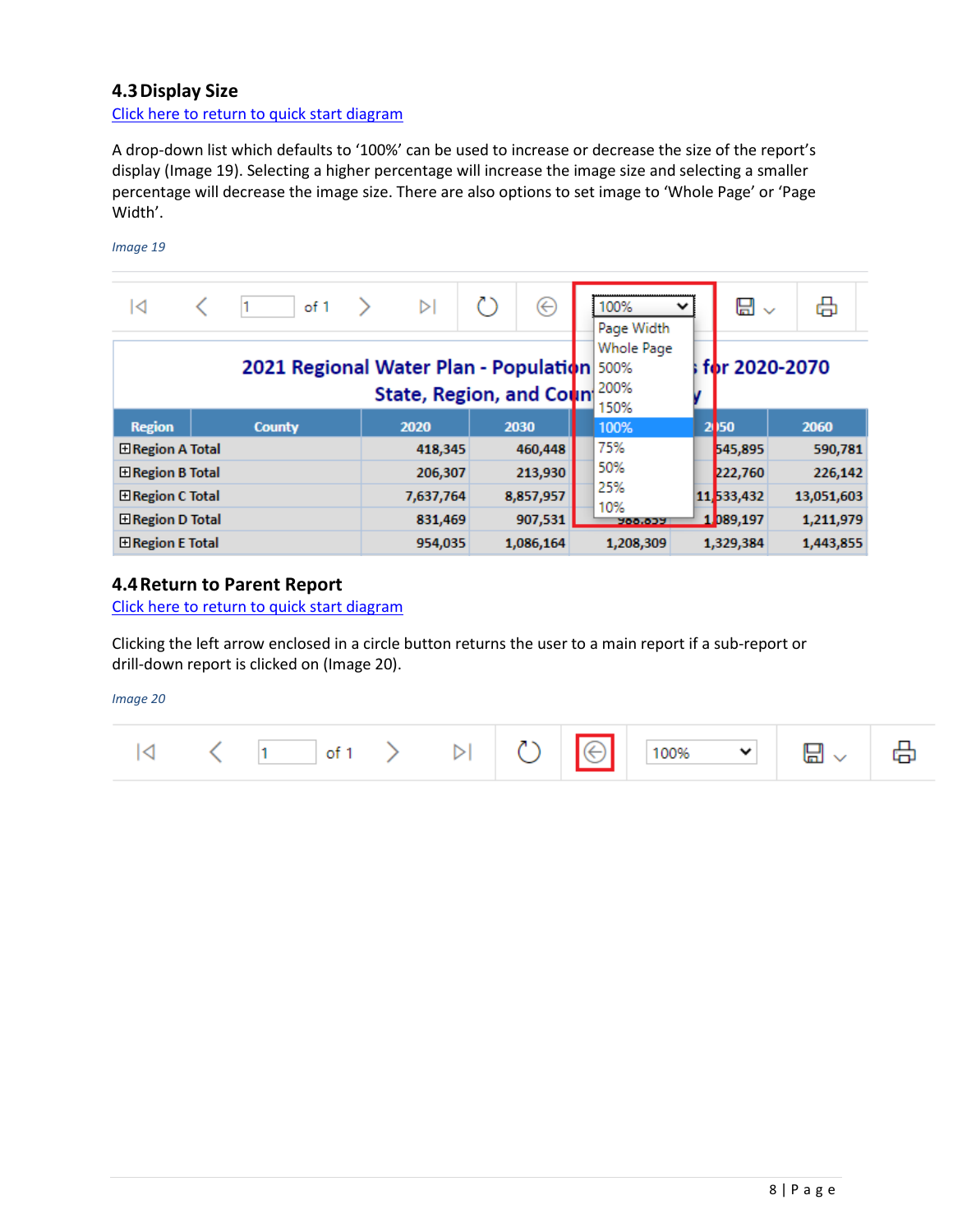# <span id="page-11-0"></span>**4.5Saving Report Data**

[Click here to return to quick start diagram](#page-2-0)

Clicking on the floppy disk icon will display a drop-down list that provides format options for saving the report data (Image 21). Options include Microsoft Word, Excel, PowerPoint, PDF, TIFF file, MHTML (web archive), CSV (comma delimited), XML file with report data, and Data Feed. Select one of the options provided and follow the prompts that the browser displays. The prompt could display as a pop-up window (Image 22) or as a file shown at the bottom left of the browser window that the user can click on to see menu options for opening and saving the file (Image 23).

| of 1<br>1     | $\triangleright$                                                                                       | ረን        | ⊝<br>100%  | v          | 咼<br>닙                    |  |  |  |
|---------------|--------------------------------------------------------------------------------------------------------|-----------|------------|------------|---------------------------|--|--|--|
|               | 2021 Regional Water Plan - Population Projections for 2020<br><b>State, Region, and County Summary</b> | Word      |            |            |                           |  |  |  |
|               |                                                                                                        | Excel     |            |            |                           |  |  |  |
| <b>County</b> | 2020                                                                                                   | 2030      | 2040       | 2050       |                           |  |  |  |
|               | 418,345                                                                                                | 460,448   | 502,685    | 545,895    |                           |  |  |  |
|               | 206,307                                                                                                | 213,930   | 218,928    | 222,760    | PowerPoint                |  |  |  |
|               | 7,637,764                                                                                              | 8,857,957 | 10,150,077 | 11,533,432 |                           |  |  |  |
|               | 831,469                                                                                                | 907,531   | 988,859    | 1,089,197  | <b>PDF</b>                |  |  |  |
|               | 954,035                                                                                                | 1,086,164 | 1,208,309  | 1,329,384  |                           |  |  |  |
|               | 715,773                                                                                                | 797,589   | 858,726    | 918,597    | TIFF file                 |  |  |  |
|               | 2,371,064                                                                                              | 2,720,696 | 3,097,007  | 3,494,544  |                           |  |  |  |
|               | 7,325,314                                                                                              | 8,207,700 | 9,024,533  | 9,867,512  |                           |  |  |  |
|               | 1,151,556                                                                                              | 1,233,973 | 1,309,681  | 1,388,867  | MHTML (web archive)       |  |  |  |
|               | 141,476                                                                                                | 153,748   | 162,999    | 171,145    |                           |  |  |  |
|               | 1,762,591                                                                                              | 2,094,664 | 2,416,725  | 2,697,306  | CSV (comma delimited)     |  |  |  |
|               | 3,013,139                                                                                              | 3,491,337 | 3,937,489  | 4,357,274  |                           |  |  |  |
|               | 1,960,738                                                                                              | 2,379,222 | 2,794,939  | 3,211,938  | XML file with report data |  |  |  |
|               | 614,790                                                                                                | 661,815   | 692,982    | 714,508    |                           |  |  |  |
|               | 540,495                                                                                                | 594,391   | 645,980    | 697,869    |                           |  |  |  |
|               | 50,489                                                                                                 | 52,068    | 53,137     | 54,053     | Data Feed                 |  |  |  |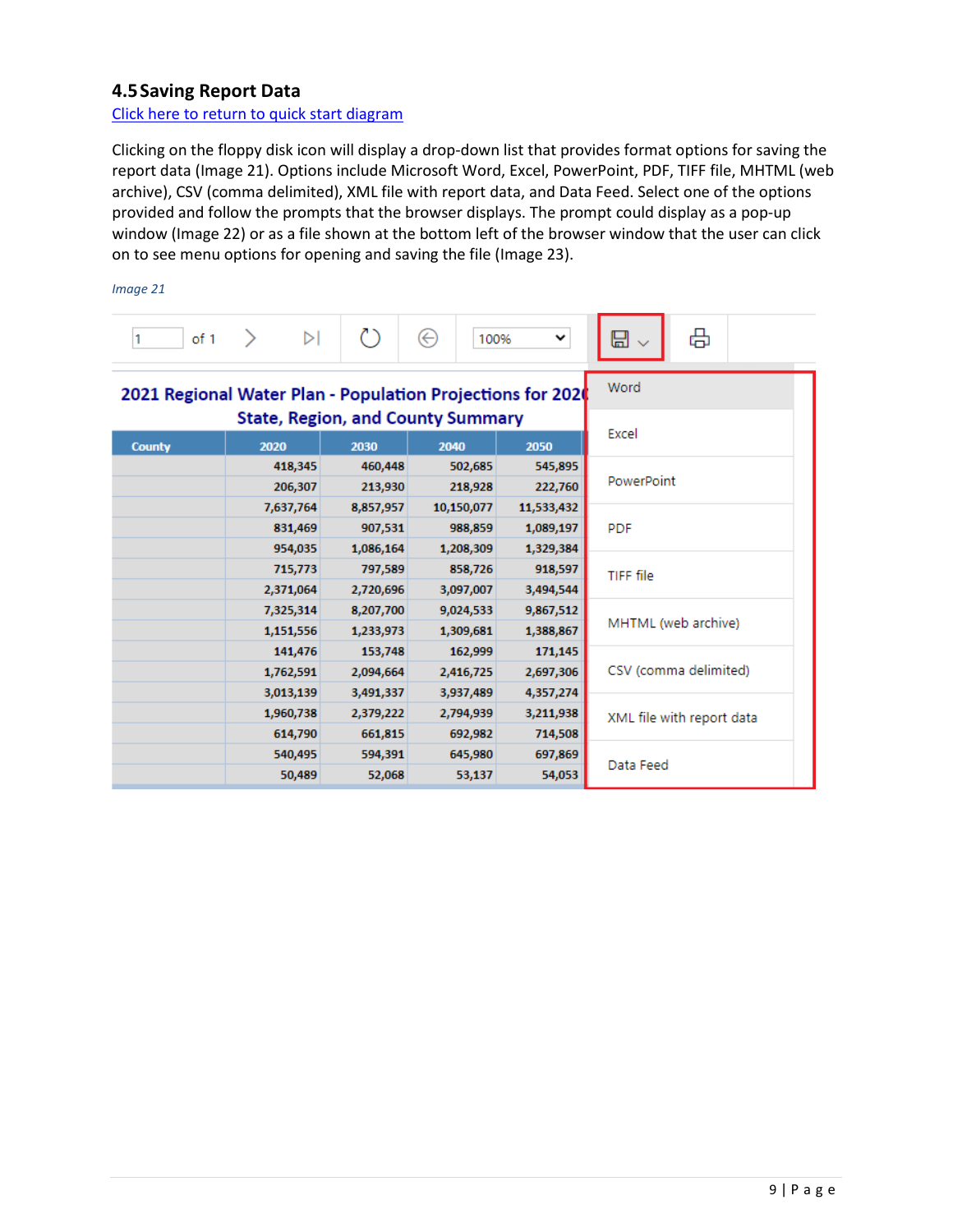| 2021 Regional Water Plan - Population Projections for 2020-2070<br><b>State, Region, and County Summary</b> |                                   |                 |                                                        |                          |                                     |            |            |            |  |  |
|-------------------------------------------------------------------------------------------------------------|-----------------------------------|-----------------|--------------------------------------------------------|--------------------------|-------------------------------------|------------|------------|------------|--|--|
|                                                                                                             |                                   |                 |                                                        |                          |                                     |            |            |            |  |  |
| <b>Region</b>                                                                                               | <b>County</b>                     | 20 <sub>l</sub> |                                                        | Opening pop_region.xlsx  |                                     |            |            | ×          |  |  |
| <b>El Region A Total</b>                                                                                    |                                   |                 |                                                        |                          |                                     |            |            | ,412       |  |  |
| <b>El Region B Total</b>                                                                                    |                                   |                 |                                                        | You have chosen to open: |                                     |            |            | ,973       |  |  |
| <b>El Region C Total</b>                                                                                    |                                   | 7,              | <b>E</b> pop_region.xlsx                               |                          |                                     |            |            |            |  |  |
| <b>El Region D Total</b>                                                                                    |                                   |                 |                                                        |                          | which is: Microsoft Excel Worksheet |            |            |            |  |  |
| <b>El Region E Total</b>                                                                                    | from: https://www3.twdb.texas.gov |                 |                                                        |                          |                                     | ,438       |            |            |  |  |
| <b>El Region F Total</b>                                                                                    |                                   |                 | 2,<br>What should Firefox do with this file?<br>7,     |                          |                                     |            |            |            |  |  |
| <b>El Region G Total</b>                                                                                    |                                   |                 |                                                        |                          |                                     |            |            |            |  |  |
| E Region H Total                                                                                            |                                   |                 |                                                        |                          |                                     |            |            |            |  |  |
| El Region I Total                                                                                           |                                   |                 | Excel (default)<br>O Open with<br>$\checkmark$         |                          |                                     |            |            | ,652       |  |  |
| <b>El Region J Total</b>                                                                                    |                                   |                 | ○ Save File                                            |                          |                                     |            |            |            |  |  |
| <b>田 Region K Total</b>                                                                                     |                                   | 1,              | Do this automatically for files like this from now on. |                          |                                     |            |            |            |  |  |
| <b>El Region L Total</b>                                                                                    |                                   | з,              |                                                        |                          |                                     |            |            | ,393       |  |  |
| <b>El Region M Total</b>                                                                                    |                                   | 1,              |                                                        |                          |                                     |            |            | ,338       |  |  |
| $\boxplus$ Region N Total                                                                                   |                                   |                 |                                                        |                          |                                     | OK         | Cancel     | ,544       |  |  |
| <b>El Region O Total</b>                                                                                    |                                   |                 | 540,495                                                | 594,391                  | 645,980                             | 697,869    | 750,858    | 801,719    |  |  |
| <b>El Region P Total</b>                                                                                    |                                   |                 | 50,489                                                 | 52,068                   | 53,137                              | 54,053     | 54,846     | 55,522     |  |  |
| <b>Texas Total</b>                                                                                          |                                   |                 | 29,695,345                                             | 33,913,233               | 38,063,056                          | 42,294,281 | 46,763,473 | 51,486,113 |  |  |

| Texas Water<br><b>Development Board</b>                                       | <b>TWDB Database Reports</b>                                                    |                                                                               |
|-------------------------------------------------------------------------------|---------------------------------------------------------------------------------|-------------------------------------------------------------------------------|
| Home<br>$\mathcal{L}$<br>- ම<br>Search all fields<br>Reset Page<br>⊚          |                                                                                 | <b>NI</b> 4 Page 1<br>Sho                                                     |
| <b>Report Id ▲</b><br><b>Report Name</b><br>Select Id<br>Enter text to filter | <b>Report Description</b><br>Enter text to filter                               | <u>ingywurus</u><br>Enter text to filter<br>Ω                                 |
| 2022 SWP Population<br>1<br>Projections by Region                             | Population projections by region and county in the<br>2021 Regional Water Plans | County; Population;<br>Projections; Regional<br>Water Planning Area<br>(RWPA) |
| ¤≡<br>pop_region (4).xlsx                                                     |                                                                                 |                                                                               |
|                                                                               | Open<br>Always open files of this type                                          |                                                                               |
|                                                                               | Show in folder                                                                  |                                                                               |
|                                                                               | Cancel                                                                          |                                                                               |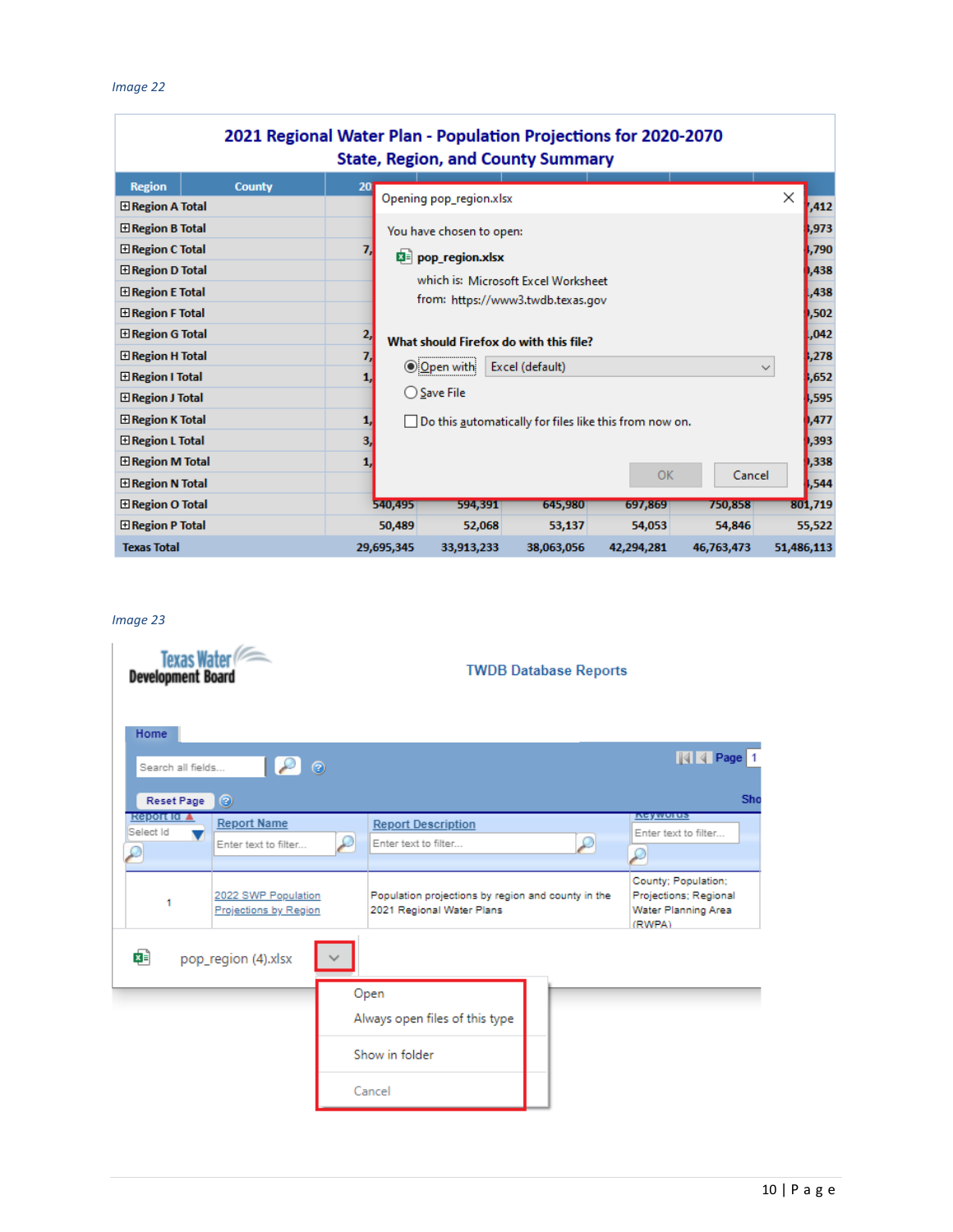# <span id="page-13-0"></span>**4.6Printing Report Data**

[Click here to return to quick start diagram](#page-2-0)

# To print a report, click the printer icon button (Image 24) and follow the browser's prompts (Image 25).

| ◁                                                                              | 1                                                               | of 1                                     | $\triangleright$                                            |                     | $(\!\!\leftarrow\!\!)$ | 100%                  | v          | ⊟        |
|--------------------------------------------------------------------------------|-----------------------------------------------------------------|------------------------------------------|-------------------------------------------------------------|---------------------|------------------------|-----------------------|------------|----------|
| Image 25                                                                       |                                                                 |                                          |                                                             |                     |                        |                       |            |          |
| K                                                                              | of 1<br>h.                                                      | $\triangleright$                         |                                                             | ⊖<br>100%           | $\checkmark$           | $\boxplus$ $\backsim$ | 咼          |          |
|                                                                                | 2021 Regional Water Plan - Population Projections for 2020-2070 | <b>State, Region, and County Summary</b> |                                                             |                     |                        |                       |            |          |
| Region                                                                         | <b>County</b>                                                   | 2020                                     | 2030                                                        | 2040                | 2050                   | 2060                  | 2070       |          |
| <b>El Region A Total</b>                                                       |                                                                 | 418,345                                  | 460,448                                                     | 502,685             | 545,895                | 590,781               | 637,412    |          |
| E Region B Total                                                               |                                                                 | 206,307                                  | 213,930                                                     | 218,928             | 222,760                | 226,142               | 228,973    |          |
| El Region C Total                                                              |                                                                 | 7,637,764                                | 8,857,957                                                   | 10,150,077          | 11,533,432             | 13,051,603            | 14,684,790 |          |
| <b>El Region D Total</b>                                                       |                                                                 | 831,469                                  | 907,531                                                     | 988,859             | 1,089,197              | 1,211,979             | 1,370,438  |          |
| <b>El Region E Total</b>                                                       |                                                                 | 954,035                                  | 1,086,164                                                   | 1,208,309           | 1,329,384              | 1,443,855             | 1,551,438  |          |
| <b>El Region F Total</b>                                                       |                                                                 | 715,773                                  | 797,580                                                     | 959 726             | 019 507                | 077543                | 1.039.502  |          |
| E Region G Total                                                               |                                                                 | 2,371,064                                | 2,720,                                                      | Print               |                        |                       |            | $\times$ |
| El Region H Total<br>7,325,314                                                 |                                                                 | 8,207                                    | We'll create a printer-friendly PDF version of your report. |                     |                        |                       |            |          |
| E Region I Total                                                               |                                                                 | 1,151,556                                | 1,233                                                       |                     |                        |                       |            |          |
| E Region J Total                                                               |                                                                 | 141,476                                  | 153                                                         | Page size:          |                        |                       |            |          |
| E Region K Total                                                               |                                                                 | 1,762,591                                | 2,094                                                       |                     |                        |                       |            |          |
| <b>El Region L Total</b>                                                       |                                                                 | 3,013,139                                | 3,491                                                       | Letter (8.5" x 11") |                        |                       |            | v        |
| <b>El Region M Total</b>                                                       |                                                                 | 1,960,738                                | 2,379                                                       |                     |                        |                       |            |          |
|                                                                                |                                                                 | 614,790                                  | 661                                                         | Page orientation:   |                        |                       |            |          |
|                                                                                |                                                                 | 540,495                                  | 594                                                         | Portrait            |                        |                       |            | v        |
|                                                                                |                                                                 |                                          |                                                             |                     |                        |                       |            |          |
| E Region N Total<br>E Region O Total<br>E Region P Total<br><b>Texas Total</b> |                                                                 | 50,489<br>29,695,345                     | 52<br>33,913,                                               |                     |                        |                       |            |          |